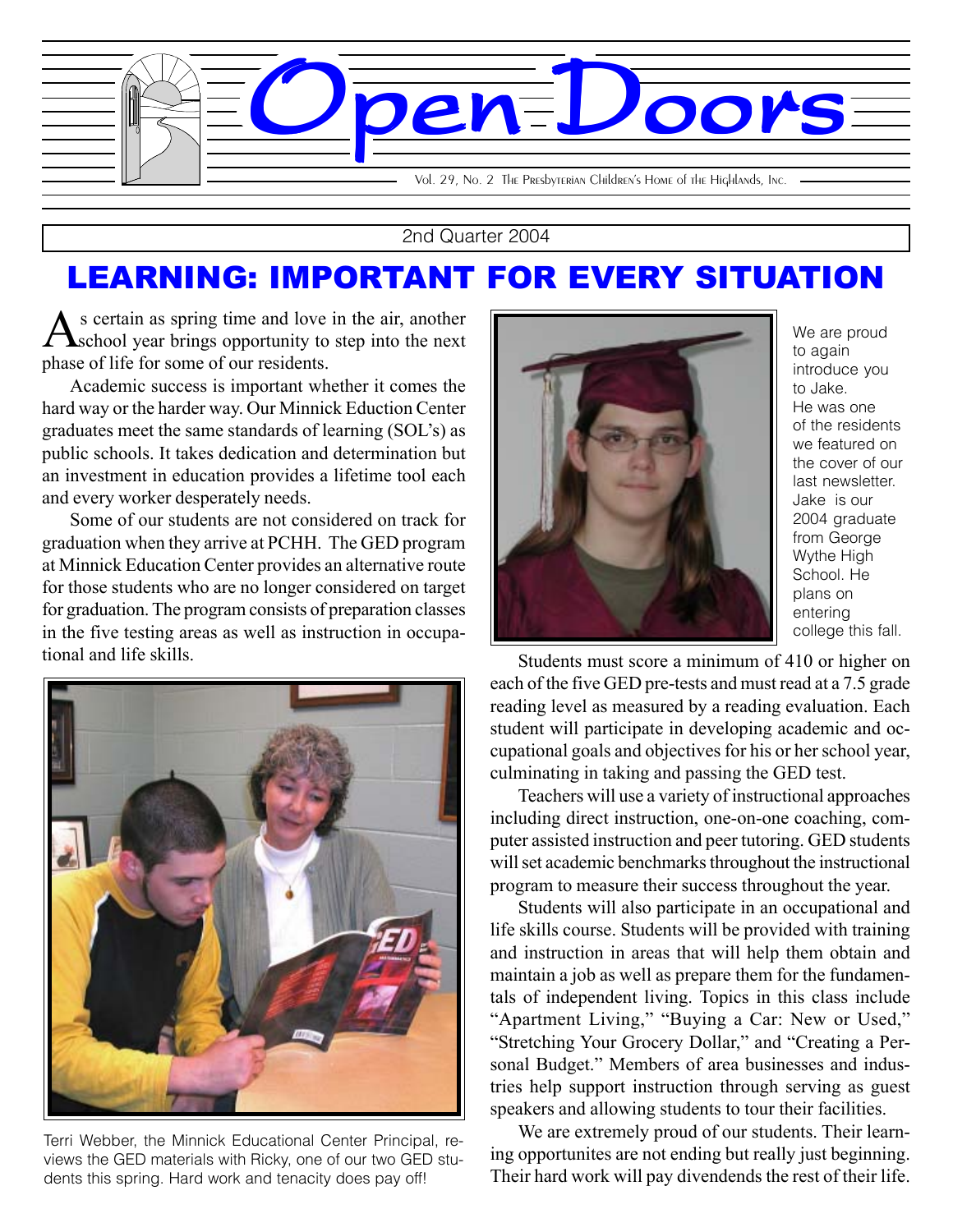

Billy Rice Executive Director

Success. All of us try to achieve it,<br>Sand the Children's Home is no exception. We believe that every child takes something positive away from their stay with us, whether it is for five years or five days. Sometimes, though, it is nice to have something concrete to hang your hat on.

Mr. Webster defines success as "the achievement of something desired, planned, or attempted". When it comes to earning your high school diploma or passing your GED exam, there is no question that these accomplishments meet the definition of success.

Our cover story highlights the graduation of three of our residents, one from George Wythe High School and two with their GED certificates through their work at our Minnick Education Center. We are extremely proud of their efforts and wish them continued success as they move forward to the next stage of their lives. It is also a time of pride for our staff and for our supporters. The success of these young men demonstrates the versatility of our educational programs.

When we have a student who is on track academically, we can transition them into the public school system so they can obtain a traditional diploma. However, many of our students have fallen so far behind in their studies that the GED program with a work experience component is a better option.

Students may also receive a high school diploma through their studies at the Minnick School. We pride ourselves on the individual attention our residents receive not only in academics, but in every area of their lives.

While we cherish the opportunity

to pause and enjoy our success, we never lose sight of the challenges that lie before us. As you read about our success stories and the plans we have for the future, I hope you will feel as strongly about our mission as we do.

We continue to need your support as we strive to give hope and purpose to the lives of our children. There is no greater calling, and I guarantee you will enjoy the feeling of success!

Billy





Remember PCHH in your estate planning and become a member of the New Dawn Society. Call for information.

very now and then, the Children's Home receives notification that someone has remembered us in their will. Words can never express our appreciation to their loving, lasting thoughts of this ministry.

We are currently in the midst of an effort to better share what it means to have friends remember the Home in their estate planning. Our humble way of doing that is to initiate the New Dawn Society. It is simply friends of the Home who have included this ministry in their estate planning through their will, a trust, annuity or other estate planning tool.

The New Dawn Society tree is approximately six foot tall and is mounted on the west wall of the board room. Each leaf on the tree is a brass "leaf" with the year, name and home town of the New Dawn Society member engraved on it.

We hope you will allow us to express our gratitude for you remembering this ministry in this special way while you are still living. Call (276) 228-2861 for complete information.

## QUILTERS PROVIDE LABOR OF LOVE

For a craftsperson to begin with simple raw materials... add time, imagination, energy and love... and produce something so beautiful, surely it is a gift from God.

We were recently blessed with wallhangings from Quilters at Vienna Presbyterian Church to decorate the long, bare hallway in our newly renovated administration building.

Thank you for your labor of love for this minsitry in this special way. We are so blessed to have such caring, gifted friends to this Home.





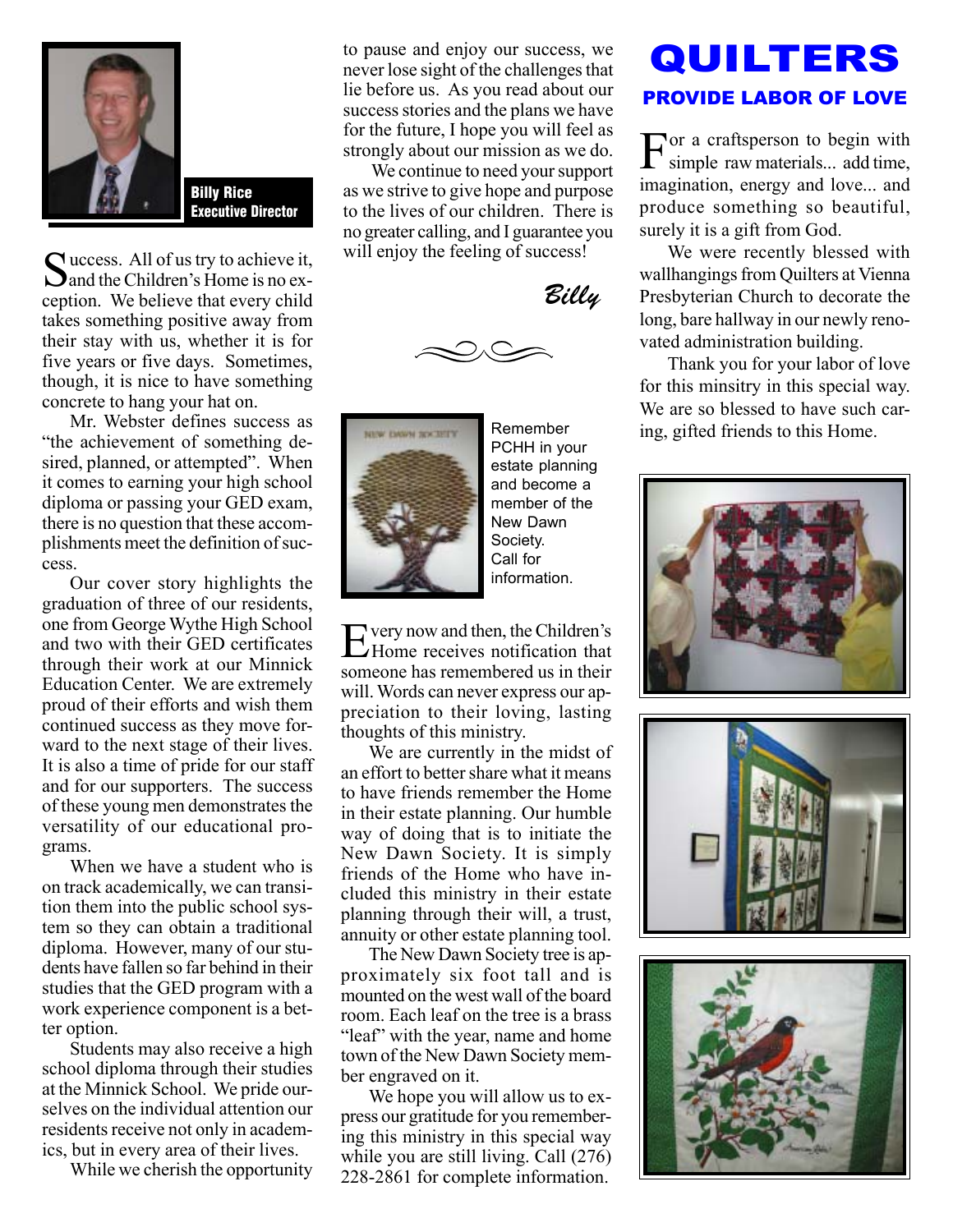

We are delighted to welcome Terri Webber as our new Principal for the Minnick **Education** Center. Terri has become a very important member of our ministry family and we look forward to working with her.



**PRES**byterian Children's Home of the Highlands

Wytheville, VA

It's quite easy to learn how to take but equally important to learn how to give back. **Opportunities** for community service, such as the local food pantry, are available to residents.





We really miss the local Master Gardners class! Although they have moved on to other projects, PCHH staff pitch in to provide needed flower garden manicuring. Thank you staff the fruits of your labor are obvious.

## Current Needs

- Fishing gear lures, tackle boxes, poles, REEls, ETC.
- Flip Flops women's medium-large & men's medium to extra large
- BEACH TOWELS
- Commercial grade lawn mower



Spring "cleaning" can be a fun new experience as well as sprucing-up the place.

Sometimes it's just easier to talk to a friend who doesn't talk back. Good times with friends are not necessarily limited to human ones.





Pride in performance is evident as students are presented awards during the Awards Luncheon.

|                                                                                                                                                        | <b>Upen Doors</b><br><b>BOARD OF DIRECTORS</b>                                                                                                                                           | Open Doors is published<br>periodically by PCHH      |
|--------------------------------------------------------------------------------------------------------------------------------------------------------|------------------------------------------------------------------------------------------------------------------------------------------------------------------------------------------|------------------------------------------------------|
| P.O. Box 545<br>Wytheville, VA 24382<br>(276) 228-2861                                                                                                 | * Harold Lamm - Martinsville, VA<br>Libby Beamer - Christiansburg, VA<br>Bay Boyd - Eagle Rock, VA                                                                                       | Billy Rice, Publisher<br>E. C Hill, Editor           |
| FAX (276) 228-8154<br>http://pchh.org<br>info@pchh.org                                                                                                 | Margaret Carter - Charlottesville, VA<br>Eural Clippard - Wytheville, VA<br>Molly Copes - Yorktown, VA<br>Mary Lou Cox - Monterey, VA<br>**Joe Duckwall - Roanoke, VA                    |                                                      |
| Giving Children<br>Hope & Parpose<br>for the Fatare.                                                                                                   | Julia McAfee - Norton, VA<br>Marilyn Moore - Chester, VA<br>Cap Oliver- Vienna, VA<br>Tim Outlaw - Bristol, VA<br>Nancy Schroeder - Oakton, VA                                           | Minnick Educ<br>Center students                      |
| This agency complies with<br>all state and federal non-<br>profit fundraising<br>regulations. A financial<br>statement is available for<br>the asking. | Catherine Shoulders - Roanoke, VA<br>Karen Smith - Richlands, VA<br>Sara Staley - Marion, VA<br>Frances Trent - Roanoke, VA<br>Patsy Weeks - Radford, VA<br>*Moderator ** Vice-Moderator | pas<br>same standar<br>learning (SOL's)<br>public so |